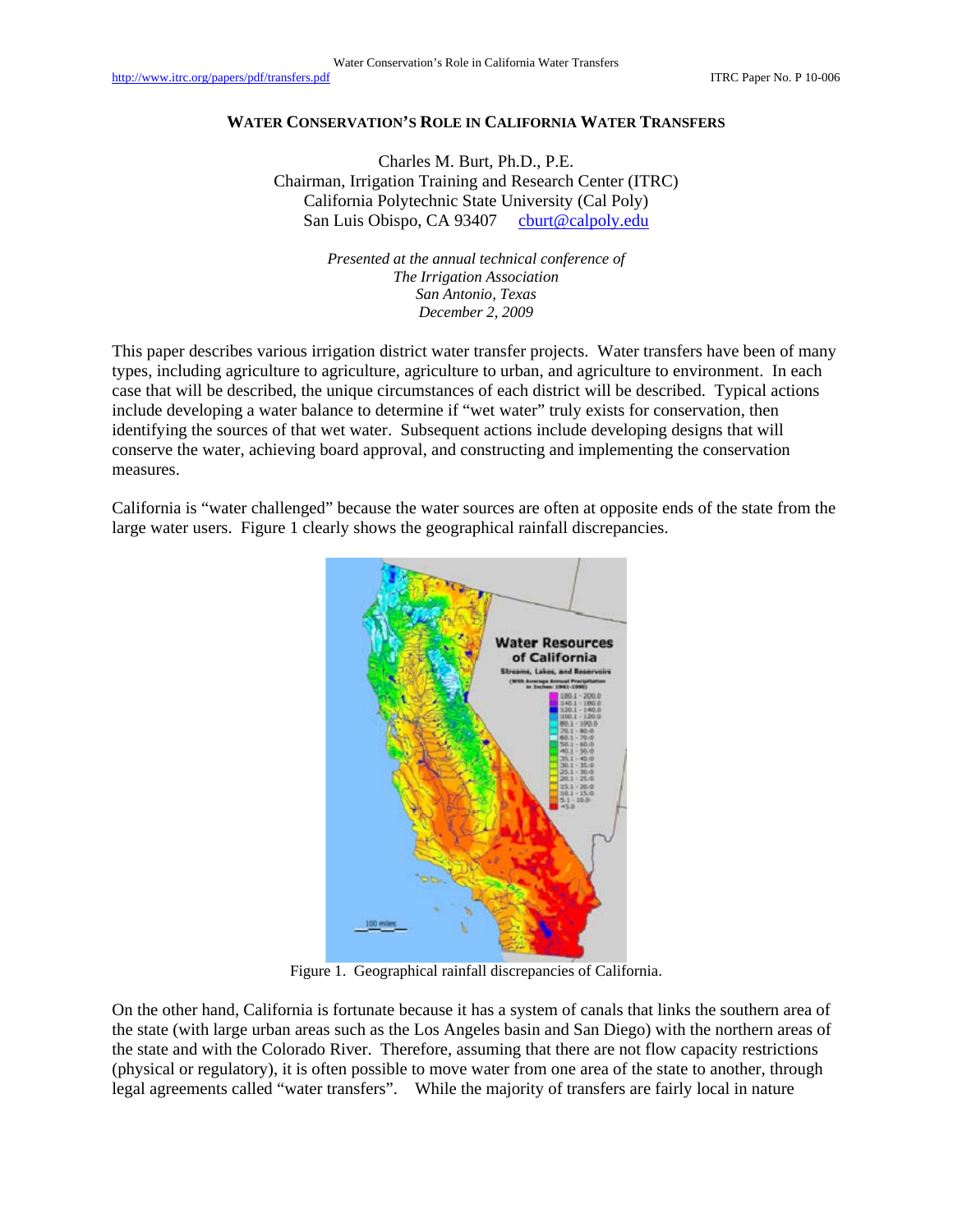(between farmers within a single irrigation district, or between neighboring irrigation districts), others involve movement of water for many hundreds of miles.



**California's Major Water Projects** 

Figure 2. California's Major Water Projects. Courtesy Calif. DWR.

The California Water Code treats water transfers as a "reasonable and beneficial use" of water that is held with a water right. Because most of the water resources in the state are controlled by irrigation districts or some type of quasi-public agency (such as a county water agency), most of the water transfers are from one agency to another. Individual farmers within an irrigation district do not generally have the right to sell their water (whether surface water or groundwater or "in-lieu of" water) as individuals. When an irrigation district decides to transfer water outside or within its boundaries, it may give financial incentives to individual farmers to release all or a portion of their individual water allocations. There are some cases in which individual farms, falling outside of irrigation district boundaries but with abundant surface water rights, have transferred water.

There must be some type of "win-win" arrangement between the two parties, and there must be a physical means of transferring the water. The benefits of water transfers are not always unanimously agreed upon within the members of the agency that is doing the selling. Roadside signs that argue against water transfers are common in California's northern Sacramento Valley, which is often seen as a potential water source by water users to the south. Lawsuits to prevent water transfers are common in the Imperial Valley. Regardless of location, both imagined and real fears can surface regarding eventual loss of water rights, groundwater overdraft, loss of local control, the price received for the water, protection against future environmental lawsuits, loss of income due to projects such as fallowing, arrogance of water agency staff, and just about any other issue.

The "win" for the purchaser is quite simple – water is obtained. In the summer of 2009, some farmers with permanent crops in the San Joaquin Valley were willing to pay as much as \$500 per acre-foot or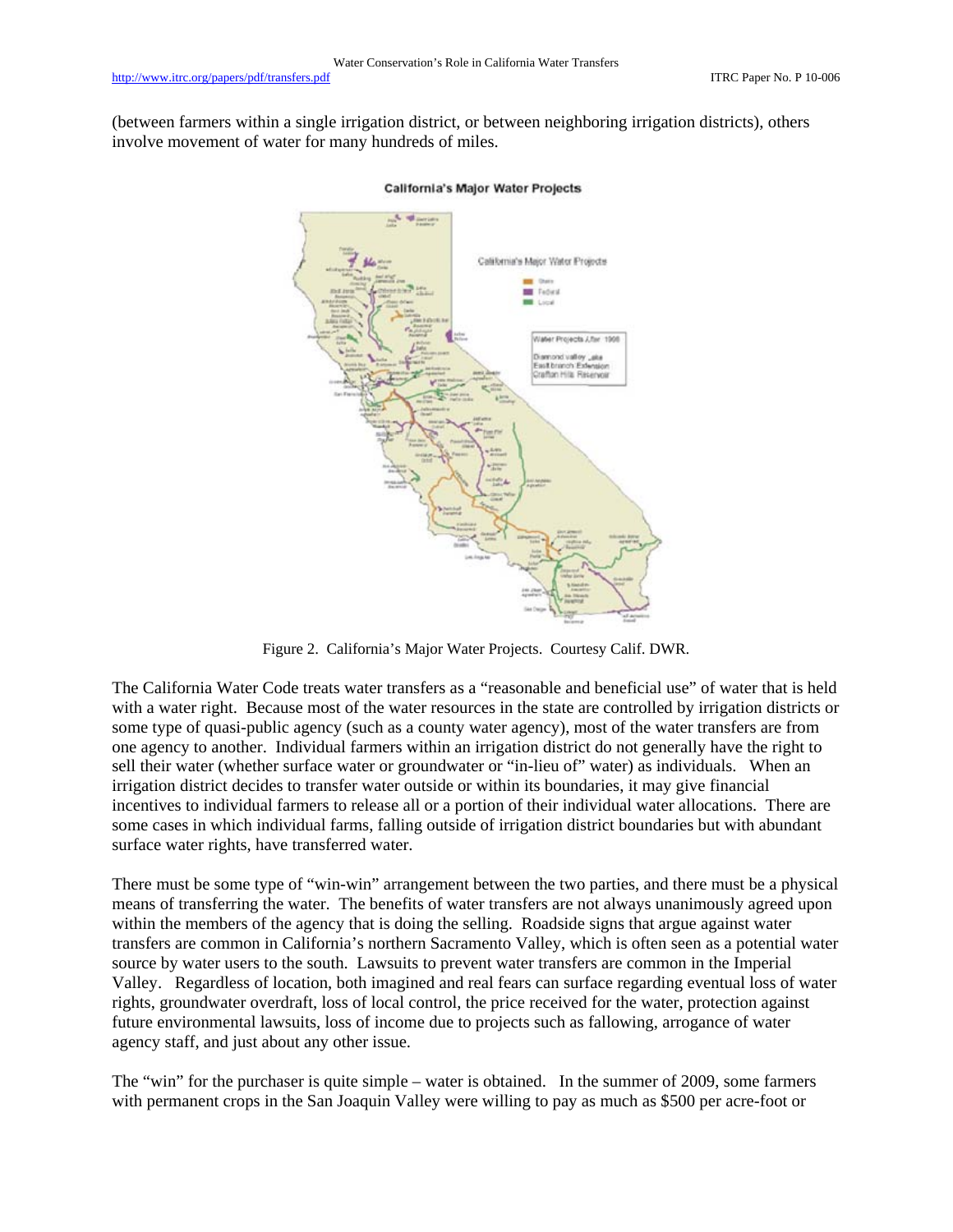more for water. The alternative was dead trees or vines. In many agricultural areas there is no alternative to surface water supplies; groundwater is not available. The concept of individual farmers with no water being able to conserve their way out of a drought was, of course, unrealistic.

Municipalities must weigh the cost of purchasing water against the costs of alternative supplies such as from desalinization, recycling of treated wastewater, or eliminating discharges into the ocean. Municipalities near the ocean can truly conserve water with simple practices such as installing low flush toilets and low flow showerheads – assuming their wastewater is presently discharged into the ocean.

The agricultural suppliers of water for a water transfer have a variety of motivations. Three examples will be provided here:

*Case 1: Imperial Irrigation District*. The Imperial Irrigation District (IID) supplies Colorado River water to about 500,000 acres of irrigated land in the Imperial Valley in southern California, at the border with Mexico. Its only drainage outlet is the Salton Sea, which is a land-locked salt lake that has increasing salinity levels. Any water that enters the Salton Sea is truly lost for future use in agriculture or in municipalities.

IID has commissioned several water balance studies over the years – spending millions of dollars on the studies themselves, plus the collection of the data that are required for study inputs. IID has a good quantification of inflows, rain (almost none), lateral inflows, and outflows. It also has good information on the source of the outflows to the Salton Sea. Specifically, it knows the volumes that originate as canal seepage, farm surface runoff, farm tile outflows, and canal spills (main and lateral). Over the years, IID has invested heavily in various conservation measures to minimize outflows to the Sea, some of which have been successful and others of which have been less successful.

IID has several motivations to conserve water. On one hand, it is almost always the subject of some court ruling, mandate by the California Water Resources Control Board, requirement by the US Bureau of Reclamation, or orders from some other group or agency that demands water conservation. Furthermore, the Public Trust Doctrine in California implies that if a water right holder does not make reasonable and beneficial use of its water, then it will lose that portion of water that is used unreasonably.

By finding an urban purchaser of conserved water, IID can satisfy the external demands for water conservation yet simultaneously receive the funds needed to implement the conservation efforts – which are not trivial. This is an extremely important point – if IID simply fallows land to conserve water, the economy will be negatively impacted. If, on the other hand, IID can invest in infrastructure improvements that truly conserve water both on-farm and in its delivery system (now and in the future), then it can safely function with less imported water. Agriculture will remain strong, the farmers will not need to pay for the improvements that are demanded by external entities, and IID will position itself as a conservation leader that is helping to solve water shortages in urban areas. Furthermore, under current California law, IID retains ownership of the transferred water.

In the late 1980's, IID entered into an historic water transfer agreement with Metropolitan Water District of Southern California (MWD). MWD paid in advance for water conservation measures such as tailwater return systems, canal lining, and canal automation. Approximately 108,000 acre-feet were conserved and transferred; IID received about \$100.5 million (1988 dollars), all of which was spent for the purposes of planning, executing, and verifying water conservation measures. The average (1988 \$) cost per acre-foot conserved was \$127.

More recently, IID entered into a new agreement with San Diego County Water Authority. Under this agreement, IID must first conserve the water before SDCWA pays. The agreement is to transfer about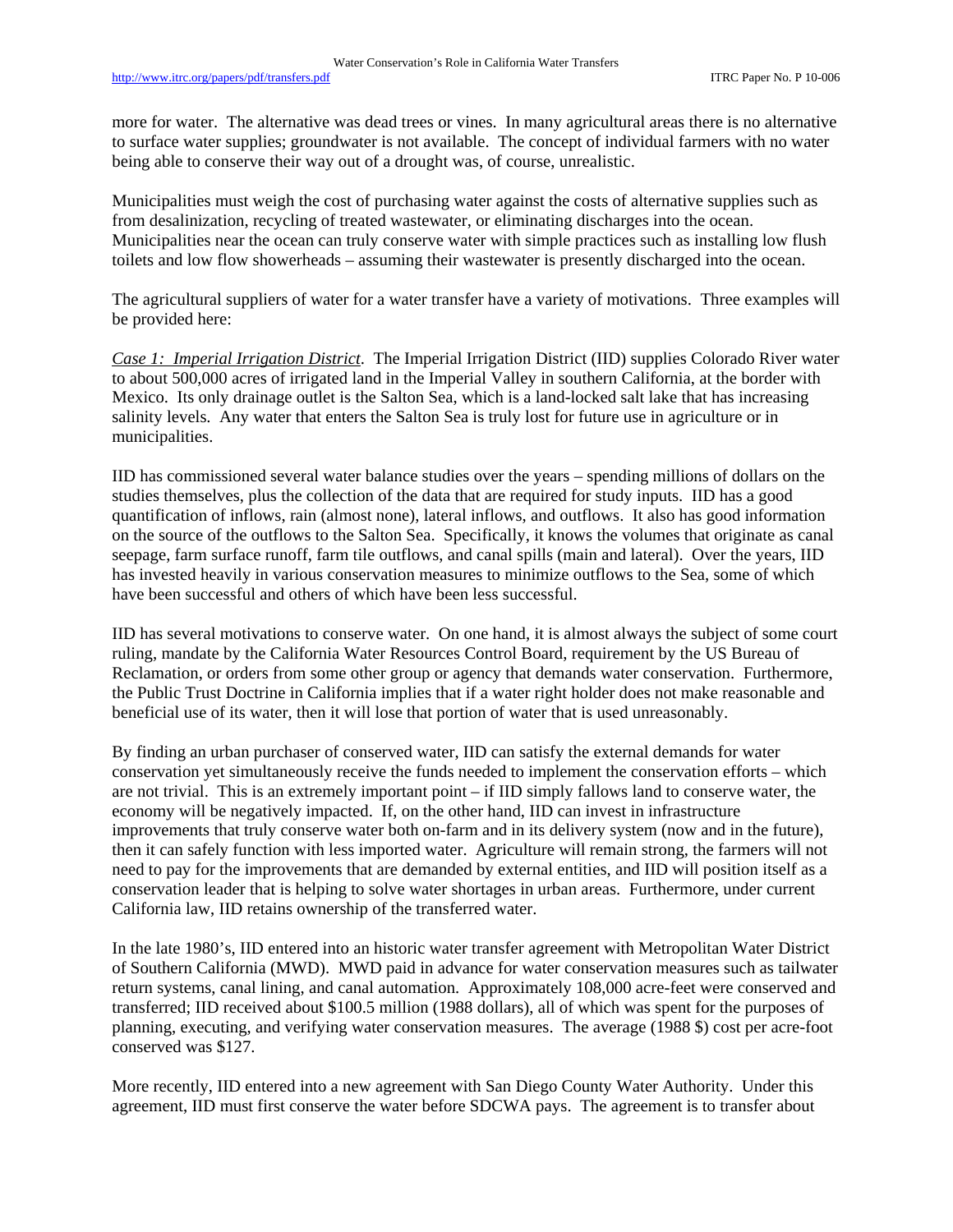300,000 acre-feet per year by 2026, at an annual cost of about \$270/acre-foot (including administration, loan payback, annual on-farm expenses, maintenance, construction, etc.) Approximately two-thirds of the conserved water is envisioned to come from on-farm savings; the remainder will come from seepage collection from canals and from canal spill reduction.



Figure 3. Early plan for spill reduction in IID.

The IID/SDCWA water transfer agreement was part of a complex process called the Quantification Settlement Agreement (http://www.bbklaw.com/news-press-168.html ) that has involved numerous federal and state agencies along with lawsuits against IID by farmers, Imperial County, and others. The execution of the agreement is targeted to begin in 2010. Land fallowing is not part of the program.

A key point is that conserved water in IID can be transferred to the Los Angeles and San Diego areas via the Colorado River aqueduct. That canal/pipeline system begins near Lake Havasu on the Colorado River.

*Case 2: Palo Verde Irrigation District (PVID)*. PVID (near Blythe, California) is another large irrigation district on the Colorado River, but it is in an entirely different hydrologic situation than IID. PVID has downstream water users – the Yuma area irrigation districts, IID, and Coachella Valley Water District. Canal spill and tailwater runoff from within PVID is recycled (albeit with a slightly lower water quality) back into the Colorado River and is therefore available for usage by downstream users. As opposed to IID, reducing spill and tailwater runoff in PVID will not conserve water. Instead, the only way to truly conserve water is to reduce evapotranspiration (ET).

In PVID, farmers have been receptive to water transfer programs that require them to fallow land (i.e., not irrigate the land). This is a politically unacceptable option in Imperial Valley, which has a high unemployment rate.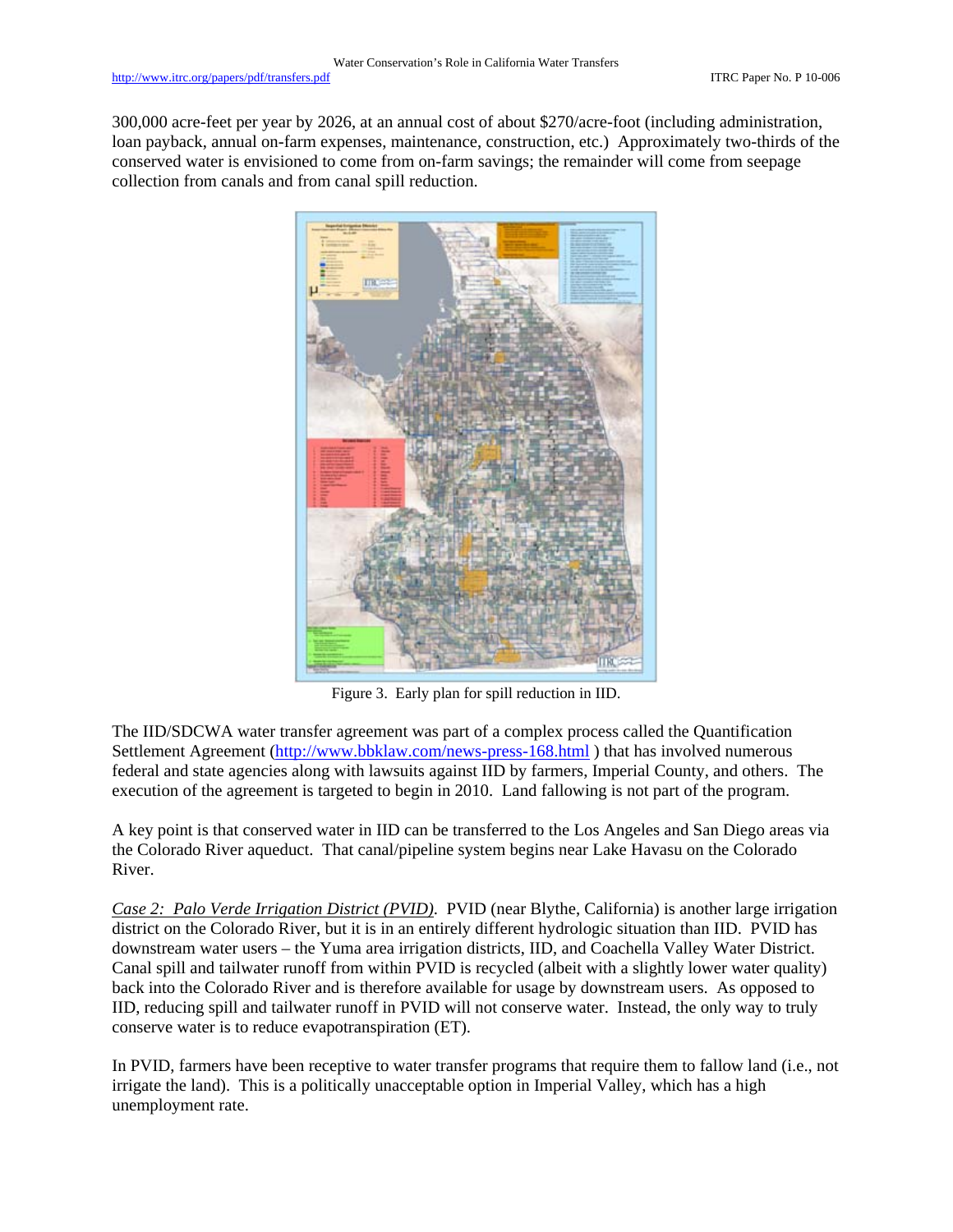PVID has had several land fallowing programs in the past, including an on-going 35-year program. Land fallowing can be relatively simple to administer and verify. If land is not irrigated, there must be a water savings. In terms of true water conservation, however, actual benefits depend on what crop has been fallowed. For example, a short term winter crop of wheat will not consume the same ET as a full year crop of alfalfa. Land fallowing programs in some districts (e.g., in the Klamath Basin) incorporate a detailed study of historical cropping patterns on fields, and allocate a water conservation volume depending upon that history.

This year PVID entered into a short-term program with MWD. Every farmer irrigating land in the Palo Verde Valley with Priority 1 Colorado River water supplies was eligible to enroll up to 15% of that land. The enrolled land must be fallowed for one continuous year, commencing between April and August 2009. MWD paid farmers \$1,665 for each acre enrolled, with an additional payment of \$35/acre to PVID. Farmers are responsible for minimizing weed growth and avoiding wind erosion.

*Case 3: Glenn-Colusa Irrigation District (GCID)*. GCID is located in the Sacramento Valley of California – upstream of the California Delta. This location is important, because the people and entities that need the water are south of the Delta, and there are serious limitations to pumping from the Delta. Water must be pumped from the Delta into the California Aqueduct or Delta-Mendota Canal in order to reach southern users. Various environmental court rulings have restricted pumping flow rates, with the goal of recovering endangered fish species in the Delta.



Figure 4. Location of GCID

In general, there are strong anti-transfer sentiments in some communities in northern California. Specifically, people are often concerned that a substitution of groundwater for surface water, by farmers, will deplete the groundwater aquifers.

In 2009, GCID's board of directors approved a voluntary short-term agreement between GCID and the California Dept. of Water Resources, to transfer up to 6,843 acre-feet of water to the "2009 Drought Water Bank". There are three items of interest:

- The flow rate into GCID is in the 2000 CFS range, which means that the water transfer represents about 3 days of water diversion for GCID. This is not a huge percentage.
- GCID did not allow groundwater substitution; only idled land was eligible.
- The state of California facilitated the deal with its "Drought Water Bank".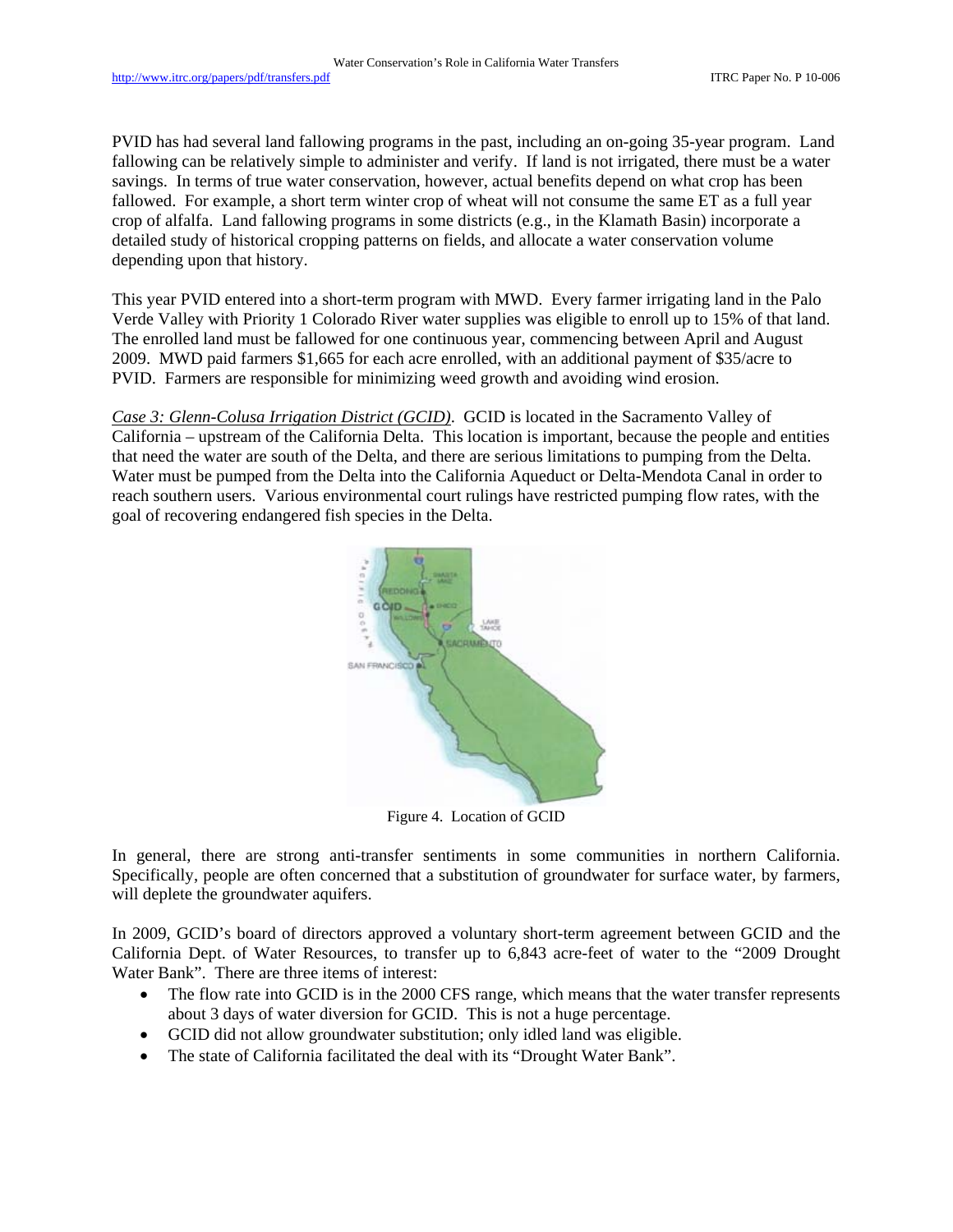## California's 2009 Drought Water Bank

The California Dept. of Water Resources initiated emergency dry year water purchasing programs in the past, such as in the early 1990's, and in 2001-2004. In 2009, DWR purchased water from willing sellers upstream of the Sacramento-San Joaquin Delta. The goal was to move that water through the Delta by gravity, and then pump into the California Aqueduct or the Delta-Mendota Canal. The policies that DWR adopted included (from DWR's website http://www.water.ca.gov/drought/docs/2009water\_bank.pdf):

- Local water needs are considered as a priority before water is transferred out of the region.
- Transfers will be made without injuring other legal water users and without unreasonably affecting fish, wildlife, or other instream beneficial uses.
- Transfers will be made without unreasonably affecting the overall economy or the environment of the county from which the water is transferred.
- No more than 20% of the cropland in any county may be idled due to the 2009 Drought Water Bank, unless additional evaluations are conducted related to both the economic and environmental impacts.
- Transfer water will be those water supplies that would not have been available in the Delta absent the transfer.
- Water will be allocated in accordance with priority of need, with health and safety considerations paramount.
- Transfers and related actions need to be in compliance with federal and state environmental laws as applicable and local ordinances consistent with State law.
- Transfers through State Water Project (SWP) facilities for use in a SWP contractor's service area will be conveyed under existing SWP long-term water supply contracts and through SWP Contractors.
- Transfers involving water supplies made available pursuant to the Federal Central Valley Project (CVP) water service and/or water right settlement contracts must comply with the terms and conditions of the existing CVP contract.
- Transfer recipients are expected to have and implement an adopted water management plan including conservation measures designed to result in a minimum of 20% overall savings.

A key point for the irrigation districts was that DWR provided California Environmental Quality Act (CEQA) and Endangered Species Act (ESA) compliances.

DWR allowed willing sellers to make water available in four main ways:

- Reservoir releases above normal operations
- Groundwater substitution
- Cropland idling (fallowing)
- Crop substitution

## Other Transfers

ITRC is involved with a number of other water conservation and water transfer efforts by districts. In some cases, districts see the water transfers as an opportunity to be proactive, and to upgrade their distribution systems with someone else paying the bill.

Some districts see water transfers as a means of reducing water rates inside their own boundaries. Some crops have low returns this year, and a water transfer is seen as a viable means of keeping some farming operations afloat.